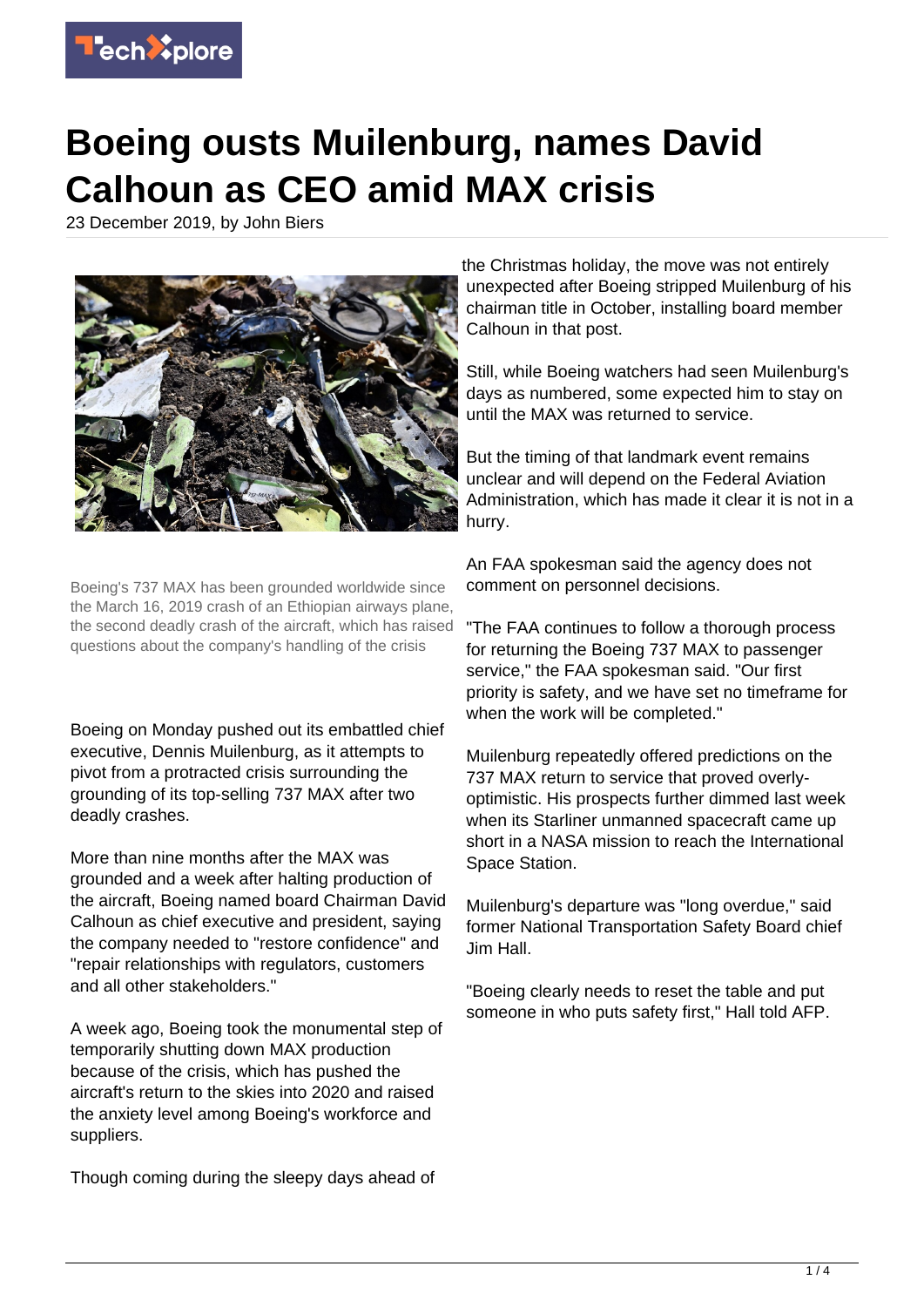



Boeing selected board chairman David Calhoun (L) to replace Dennis Muilenburg as CEO to 'restore confidence' in the company

starting with the company soon after graduating from Virginia Tech. He also currently serves as senior managing director of investment banking firm Blackstone Group.

Following the announcement, Calhoun reached out to lawmakers, airline CEOs, suppliers, regulators and other key stakeholders, a Boeing spokesman said.

Muilenburg will leave the company immediately but Calhoun will not take the CEO post until January 13, 2020, while he exits existing commitments, Boeing said in a news release.

During that period, Chief Financial Officer Greg Smith will serve as interim CEO. Meanwhile, board member Lawrence W. Kellner will become nonexecutive chairman of the board effective immediately.

## **Another insider?**

Shares rallied on the announcement of the leadership shakeup, which came after calls in Congress for Muilenburg to go. The stock price jumped 2.9 percent to finish at \$337.55.

But Scott Hamilton of Leeham News, an aviation website, noted that Calhoun had roundly praised Muilenburg's performance as CEO in a November television interview.

The executive has been "part of the Board policymaking that led to the cost-cutting some say had deleterious impact on the development of the MAX," Hamilton wrote.

"Calhoun has been on the board 10 years," he said. "Is Calhoun, an insider, the right person to pull Boeing out of its dive?"

Senator Richard Blumenthal, a Democrat from Connecticut, called for a "complete management house cleaning" at Boeing and new leadership "who will take safety seriously."

Calhoun previously served as vice chairman of General Electric, where he had a long career after

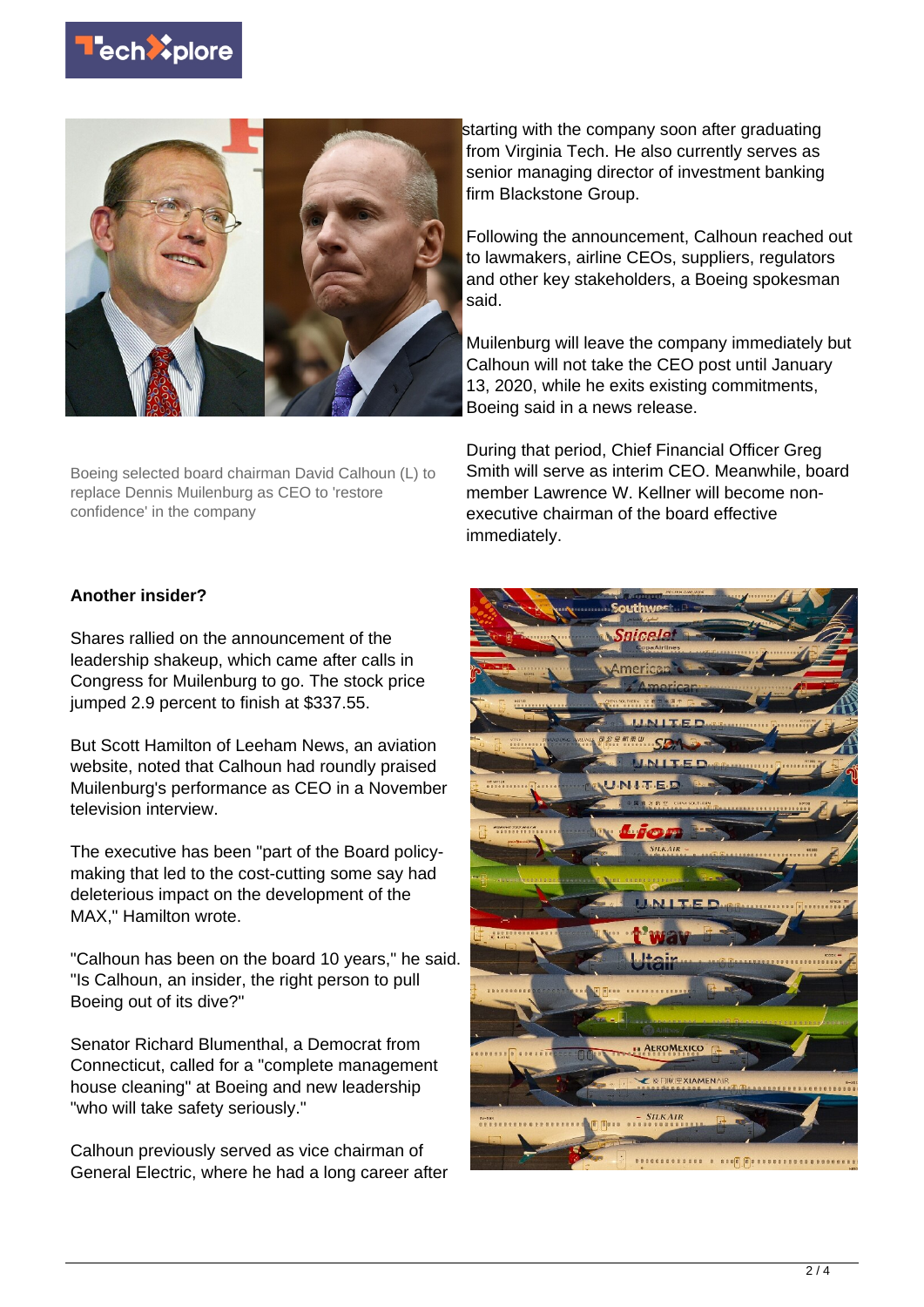

© 2019 AFP

Boeing 737 MAX planes parked in a Washigton state airport amid a grounding that has dragged on for more than nine months

## **Awkward response to crisis**

Muilenburg's response to the crisis was increasingly criticized as the MAX grounding has dragged on far longer than initially expected as more disturbing details have dribbled out about the certification of the aircraft and issues with the flight software implicated in both crashes.

He also was seen as tone deaf and awkward towards families of the 346 people killed in the crashes.

Michael Stumo, whose daughter Samya was killed in the Ethiopian Airlines crash in March, called Muilenburg's departure "a good first step toward restoring Boeing to a company that focuses on safety and innovation."

"The next step is for several Board members who are underperforming or underqualified to resign," Stumo said.

The company resisted grounding the planes even after the second crash when Muilenburg pressed his case in phone calls with President Donald Trump.

Probes of the two crashes have focused in particular on the Maneuvering Characteristics Augmentation System, an automated flight control system.

FAA chief Steve Dickson ripped Muilenburg in October for not disclosing communications from a Boeing pilot that raised questions about the MCAS system.

The FAA also called out the company for its overlyoptimistic statements about restoring the MAX saying it created the perception Boeing was trying "to force FAA into taking quicker action."